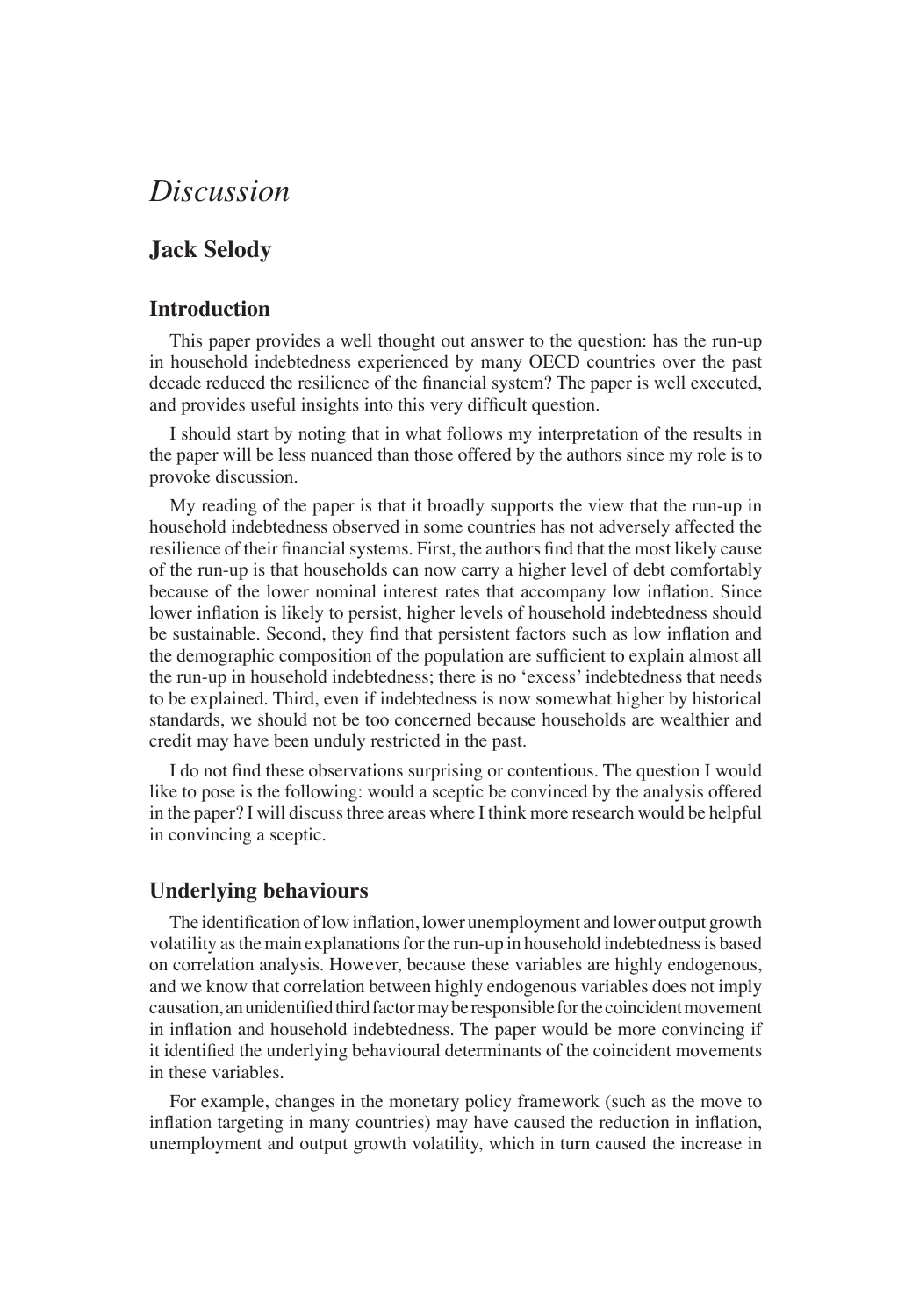household indebtedness. In this case a sceptic should be convinced that the runup in household indebtedness is sustainable since it is highly likely that the better monetary policy framework will be maintained.

Alternatively, the reduction in inflation may be the result of a positive supply-side shock, with changes to the monetary policy framework little more than a sideshow. Hence, the rise in household indebtedness might be the result of the cyclically relaxed credit constraints that typically accompany positive supply shocks. This makes it harder to be certain that the run-up in household indebtedness is sustainable.

More worrisome, it may be that the positive supply shock created an unusually long string of good news that led to a bout of 'irrational exuberance' in housing prices. Given this possibility it might be difficult to convince a sceptic that the runup in household indebtedness is sustainable.

Clearly, knowing the behavioural determinants of co-movements in interest rates and debt is important for determining whether the current situation will be sustained.

#### **The supply of funds**

The paper provides convincing analysis that households can support these higher levels of indebtedness provided interest rates stay low and their access to funds does not again become restricted. The demand-side of the household borrowing equilibrium does not seem to be out of line with fundamentals. This is important because it suggests that we are unlikely to see a large wave of household defaults, provided economic conditions remain favourable.

However, the demand-side story starts with the assumption that households have taken on more debt because they can afford to. The paper uses a model, correctly in my view, that some households are credit-constrained. In this case, households have taken on more debt partly because they are able to – the credit constraint has been relaxed. But what is the probability that the credit constraint will stay relaxed? What would be the effect on the financial system if this supply-side constraint tightens again?

The relaxing of credit constraints has been facilitated by the aggregation and restructuring of household loans so that the resulting asset is more desirable to investors. But, is this financial innovation durable? Is there a chance that investors will lose their appetite for this new asset class? Is it possible that a bout of financial instability could begin with problems in the market for mortgage-backed assets and spread so as to constrain households' ability to borrow and spend?

The paper would benefit from a deeper analysis of the financial developments that have caused credit constraints to become more relaxed so that the sustainability of the changes can be assessed. A sceptic would want to know that investors would continue to be willing to supply credit to households at low interest rates.